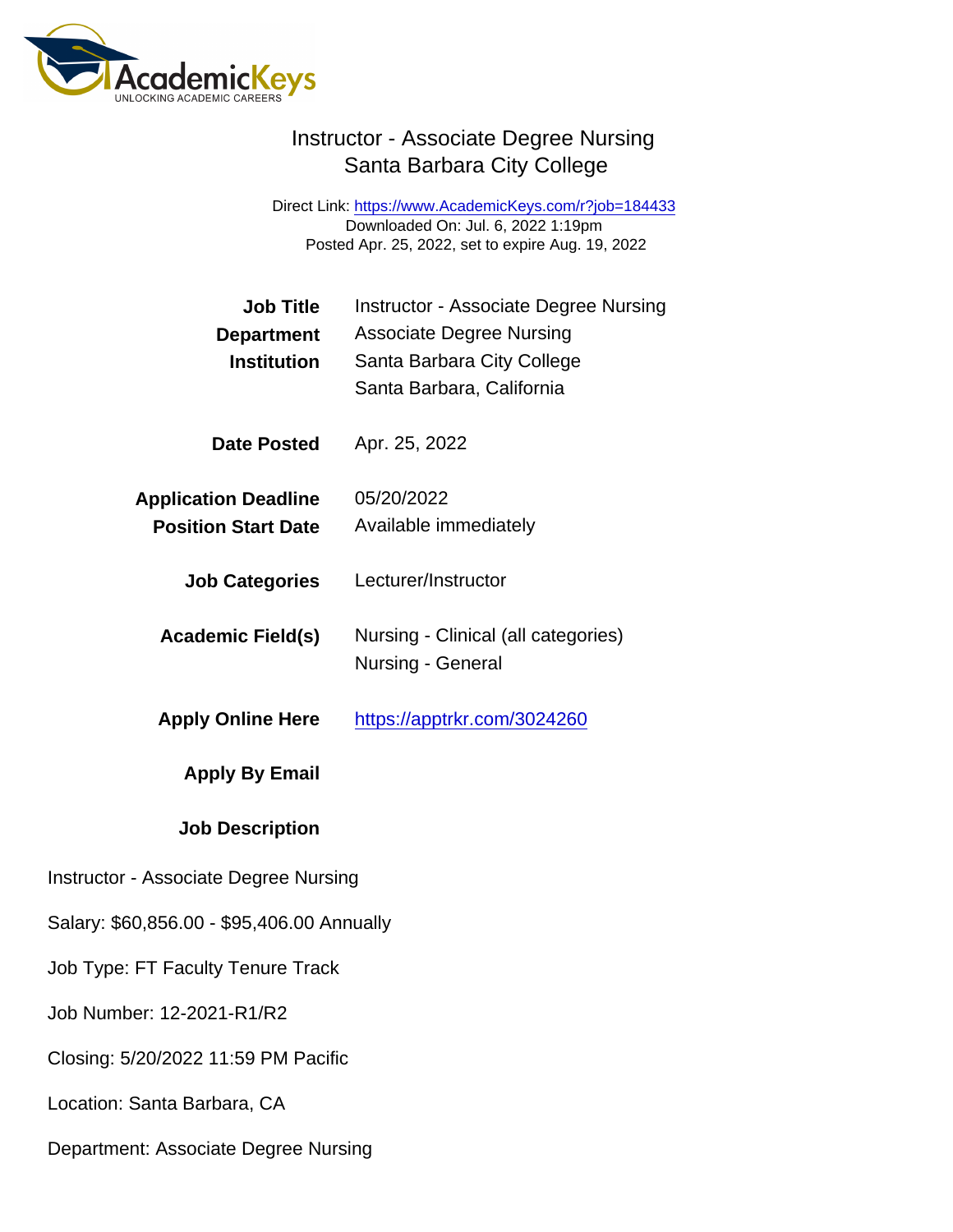Direct Link: <https://www.AcademicKeys.com/r?job=184433> Downloaded On: Jul. 6, 2022 1:19pm Posted Apr. 25, 2022, set to expire Aug. 19, 2022

Basic Functions

ESSENTIAL FUNCTIONS OF POSITION:

Santa Barbara City College is seeking three full-time, tenure track faculty member positions in the Associate Degree in Nursing Program to start in Fall 2022. In 2009, SBCC was designated as an Hispanic-Serving Institution, reflecting our responsibility to support and serve the needs of our Latina/o/x students. Moreover, given our overall student population, the ideal candidate will demonstrate a commitment to join a department that is dedicated to the use of curriculum and pedagogy that shares SBCC's commitment to educating its racially and socioeconomically diverse posttraditional student population.

Commencing Fall 2022, three full-time tenure-track faculty positions will be available in the Associate Degree in Nursing Program. Responsibilities include teaching nursing theory, instructing students in the Allied Health and Nursing Laboratory and the clinical area; participation in planning and scheduling; assisting in curriculum development, implementation, and evaluation; participation in faculty meetings and assistance in meeting applicable accreditation requirements and preparing program, state, and regional accreditation documentation, studies, and reports. Other responsibilities include maintenance of office hours sufficient to meet student needs and college policy, full participation in departmental responsibilities, college service (such as committee assignments, co-curricular activities), and involvement in activities designed to improve teaching. The integration of technology into the instructional process will be expected. Weekend and evening clinical may be required. This is a fulltime position and the right applicant will commit the time necessary to ensure the success of the ADN Program and students.

#### SALARY & PERSONNEL BENEFITS:

The current salary schedule range for an entering tenure-track faculty member is \$60,856 - \$95,406 plus an earned doctoral bonus of \$3,042.80. Depending on the entry step, the faculty member advances one-step each year and has the potential to reach the current maximum step of \$121,454, depending on the educational level attained. Starting salary is commensurate with academic preparation and full-time related, paid experience. In addition to salary, each full-time employee participates in a "cafeteria style" health and welfare benefits program.

Representative Duties

DESIRABLE QUALIFICATIONS: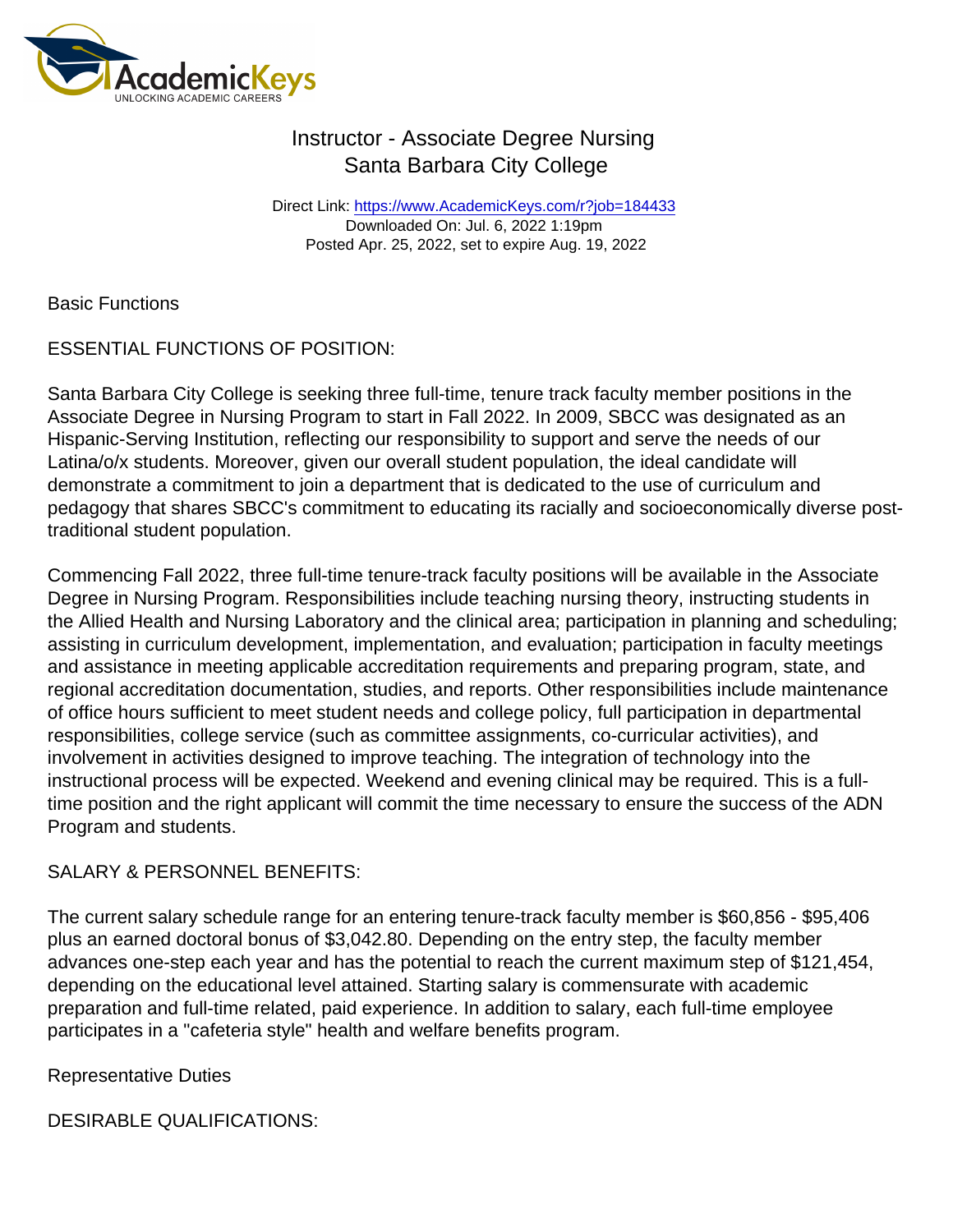Direct Link: <https://www.AcademicKeys.com/r?job=184433> Downloaded On: Jul. 6, 2022 1:19pm Posted Apr. 25, 2022, set to expire Aug. 19, 2022

\* Commitment to the community college mission.

\* An understanding of the implications a Hispanic-Serving designation suggests for institutional, departmental, and instructional practices.

\* An understanding of how historical patterns of exclusion of racially and/or ethnically minoritized students within Higher Education shape patterns of participation and outcomes within the classroom.

\* Evidence of working effectively with racially and/or ethnically diverse populations.

\* Evidence of responsiveness to and understanding of students with different ability statuses (e.g. physical and/or learning)

\* An understanding of anti-racist and culturally-responsive pedagogical practices which honor and respect what students bring to the classroom and uses students' prior knowledge and/or lived experiences to inform instruction.

\* Evidence of working effectively with post-traditional students

\* Recent teaching experience in an ADN, BSN or MSN Nursing Program.

\* Recent experience and current clinical knowledge in acute care medical-surgical, mental health, maternal/newborn and/or pediatrics nursing.

- \* Familiarity with nursing instruction and objective clinical evaluation.
- \* Experience managing a clinical unit and/or an instructional skills lab.
- \* Recent experience and current knowledge of Lab Simulation
- \* Recent experience and current knowledge of CA BRN regulations
- \* Recent experience in Nursing Program Chair/Director Role

\* Demonstrated experience with development and implementation of Student Learning Outcomes and utilization of results for improvement of student learning.

\* Demonstrated experience with using technology and multimedia in delivery of instruction and interaction with students.

\* Demonstrated experience with implementation of strategies, techniques, and methods that enhance student learning and student success as well as addressing diverse student learning styles.

\* Experience working with students from diverse cultural, ethnic, socioeconomic, academic, and disability backgrounds.

REQUIRED QUALIFICATIONS:

\* Board of Registered Nursing Approval in area of expertise OR

\* Current clinical experience sufficient to meet the requirements of the Board of Registered Nursing.

Education and Experience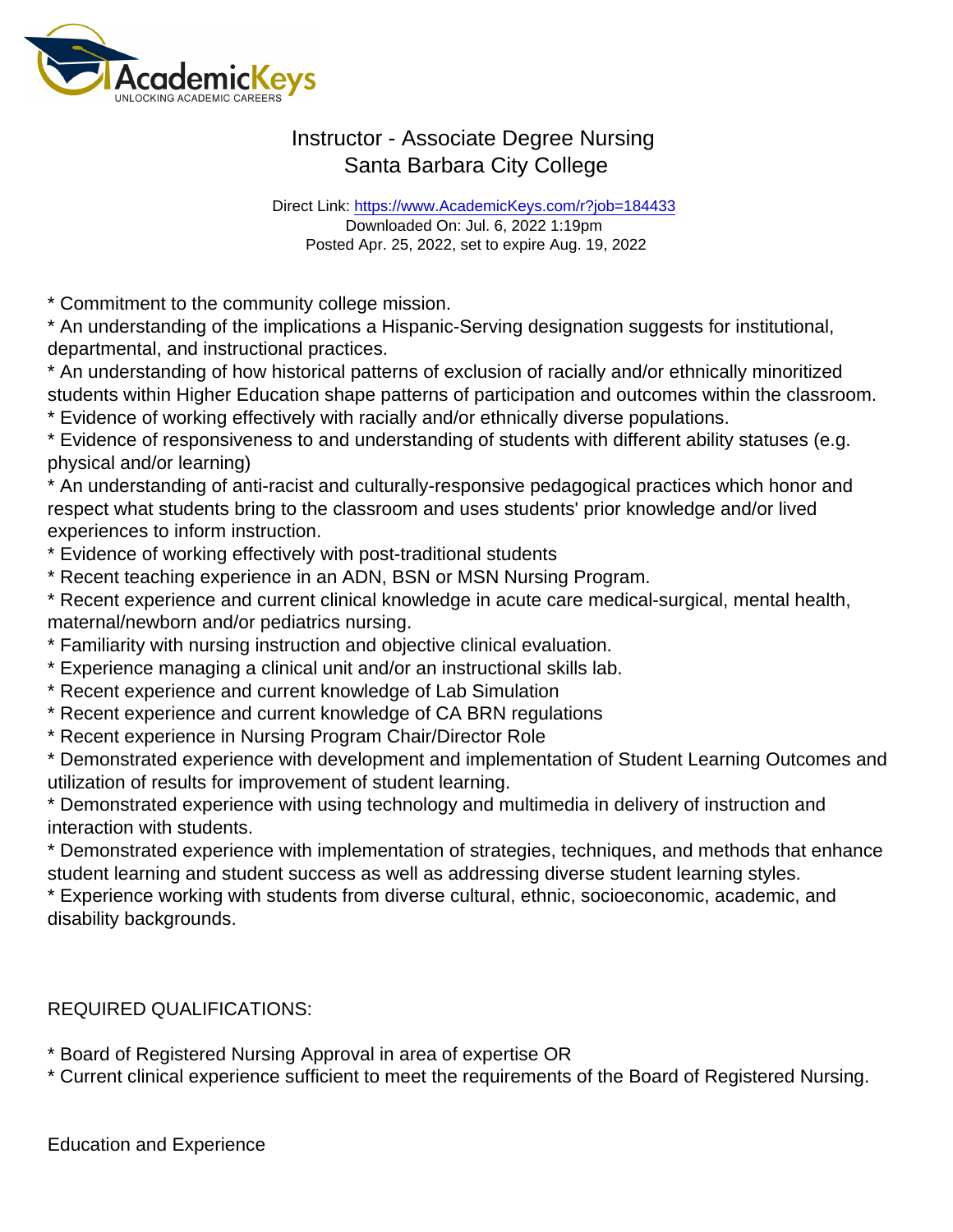Direct Link: <https://www.AcademicKeys.com/r?job=184433> Downloaded On: Jul. 6, 2022 1:19pm Posted Apr. 25, 2022, set to expire Aug. 19, 2022

#### MINIMUM QUALIFICATIONS:

Candidates must possess the minimum qualifications for the discipline as approved by the California Community Colleges Board of Governors and defined in the Minimum Qualifications for Faculty and Administrators in California Community Colleges handbook.

- \* Master's degree in nursing OR
- \* Bachelor's degree in nursing AND master's degree in health education or health science OR
- \* The minimum qualifications as set by the Board of Registered Nursing, whichever is higher.

\* Evidence of a sensitivity to and understanding of the diverse academic, socioeconomic, culture, disability, gender identity, sexual orientation, and ethnic backgrounds of community college students, faculty and staff. Possess a combination of education and experience that is at least the equivalent to all of the above. Candidates making an application on the basis of equivalency must submit an Application for Equivalency in addition to all other required material.

If the title of your degree as stated on your transcripts DOES NOT EXACTLY MATCH one of the degree titles listed in the minimum qualifications listed above, you must request an equivalency review and submit conclusive supporting documents at the time of application. Those documents include a completed

[url=https://apptrkr.com/get\_redirect.php?id=3024260&targetURL=https://www.sbcc.edu/hr/hiring\_guidelines/f style="text-decoration: none;]SBCC Equivalency Crosswalk

[url=https://apptrkr.com/get\_redirect.php?id=3024260&targetURL=https://get.adobe.com/reader/](Download PDF reader) and a narrative synopsis of your educational background justifying equivalency

Knowledge and Abilities

REQUIRED APPLICATION DOCUMENTS:

(The following required documents must be submitted electronically via the online application system.)

\* Online District Application form at

[url=https://apptrkr.com/get\_redirect.php?id=3024260&targetURL=https://www.schooljobs.com/careers/sbcc" style="text-decoration: none;]https://www.schooljobs.com/careers/sbcc

\* Cover letter addressing the applicant's experience and the desirable qualifications listed in this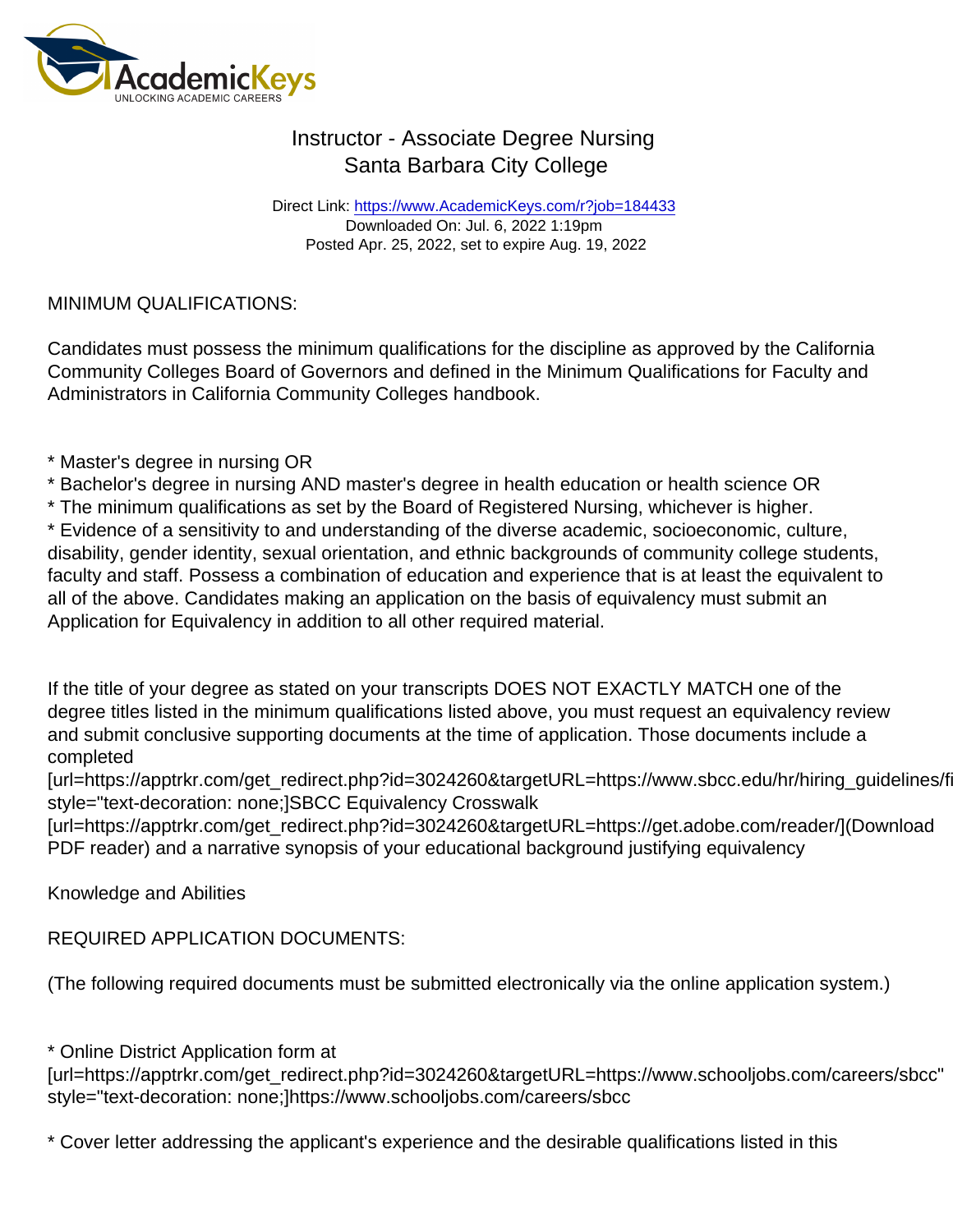Direct Link: <https://www.AcademicKeys.com/r?job=184433> Downloaded On: Jul. 6, 2022 1:19pm Posted Apr. 25, 2022, set to expire Aug. 19, 2022

announcement.

\* CV or Resume.

\* Within the online application is a required supplemental question on diversity. The committee will be reviewing your answer as part of the screening process. Please take your time and answer the question thoroughly

\* Copy of an unofficial college/university transcript, which verifies minimum qualifications. Transcripts must show the degree title and the date the degree was conferred or the degree will not be considered for the purpose of determining if you meet minimum qualifications. If the qualifying degree has yet to be conferred and you expect to have the degree before you begin employment, you must submit transcripts that state the title of the degree you are working toward obtaining and indicate the anticipated completion date in your response to the associated supplemental question provided during the application process. Diplomas will not be accepted in lieu of transcripts. An official copy of your transcripts will be required upon being hired. Instructors will not be allowed to start working until official transcripts have been received.

\* If claiming equivalency, attach a separate statement in the "Documents Needed To Apply" section entitled "Equivalency" in the online application. The statement presents the basis for this claim and submit supporting evidence, e.g. transcripts, publications, other documents.

[url=https://apptrkr.com/get\_redirect.php?id=3024260&targetURL=https://www.sbcc.edu/hr/hiring\_guidelines/f style="color: inherit;text-decoration: none;font-style: normal;text-align: left;text-indent: 0.0px;]Instructions for Completing Equivalency Documentation [url=https://apptrkr.com/get\_redirect.php?id=3024260&targetURL=https://get.adobe.com/reader/](Download PDF reader)

\* Foreign Transcript: Transcripts issued outside the United States require a course-by-course analysis with an equivalency statement from an official USA certified transcript evaluation service verifying the degree equivalency to that of an accredited institution within the USA. This report must be attached to the online application. NOTE: If you have completed coursework at a foreign institution that is not recognized as accredited by the Council for Higher Education Accreditation (CHEA) or the U.S. Department of Education, you must include a full evaluation of the foreign transcript with your application materials if you wish for us to consider the coursework. To search for institutions that are recognized as accredited by CHEA or the U.S. Department of Education, visit [url=https://apptrkr.com/get\_redirect.php?id=3024260&targetURL=http://www.chea.org/search/search.asp]http://www.chea.org/search/search.asp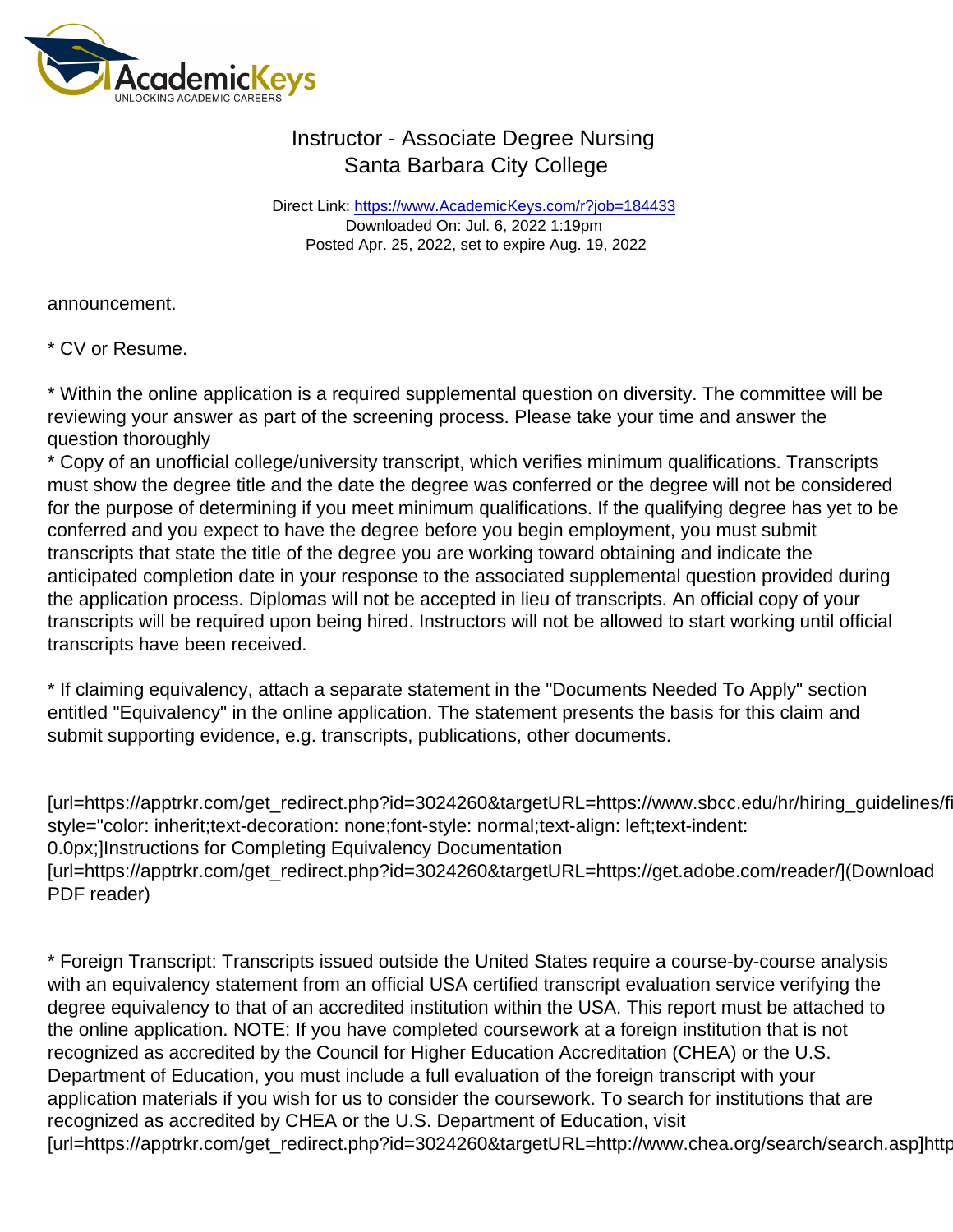Direct Link: <https://www.AcademicKeys.com/r?job=184433> Downloaded On: Jul. 6, 2022 1:19pm Posted Apr. 25, 2022, set to expire Aug. 19, 2022

or

[url=https://apptrkr.com/get\_redirect.php?id=3024260&targetURL=http://ope.ed.gov/accreditation/search.aspx For a list of recognized organizations providing transcript evaluation services, visit [url=https://apptrkr.com/get\_redirect.php?id=3024260&targetURL=http://www.naces.org/members.htm" style="color: inherit;text-decoration: none;]http://www.naces.org/members.htm.

\* Letters of reference are not required for this recruitment. Please do not submit reference letters within your online application.

\* Within the online application, there is a required section to list three professional references; a maximum of six references may be submitted. These references will be contacted if you are selected as a finalist for the position. These references should be able to critically assess your work qualifications and job performance.

Additional Instructions:

If you experience technical difficulties attaching any of your documents electronically, please contact Human Resources for instructions. If you do not have a scanner, there are commercial facilities available to assist you with this process. All required documents must be submitted with your electronic application by the application deadline or your application will be considered incomplete and will not be considered.

Application Procedure:

To be considered for this position, a complete online application including all required application documents (listed above) must be submitted via

[url=https://apptrkr.com/get\_redirect.php?id=3024260&targetURL=https://www.schooljobs.com/careers/sbcc" style="text-decoration: none;]https://www.schooljobs.com/careers/sbcc by the application deadline (please see instructions to applicants). It is important that the online District Application form (Item #1) be complete and specific to fully indicate the education, experience and other qualifications of the applicant. "See Resume" is not acceptable.

If you apply for more than one position, copies of all the required documents must be attached separately for each position. Applications and all documents submitted become the property of SBCC and are retained electronically.

Please Note: You will receive a confirmation number when your complete application has been successfully submitted online.

Selection Procedure: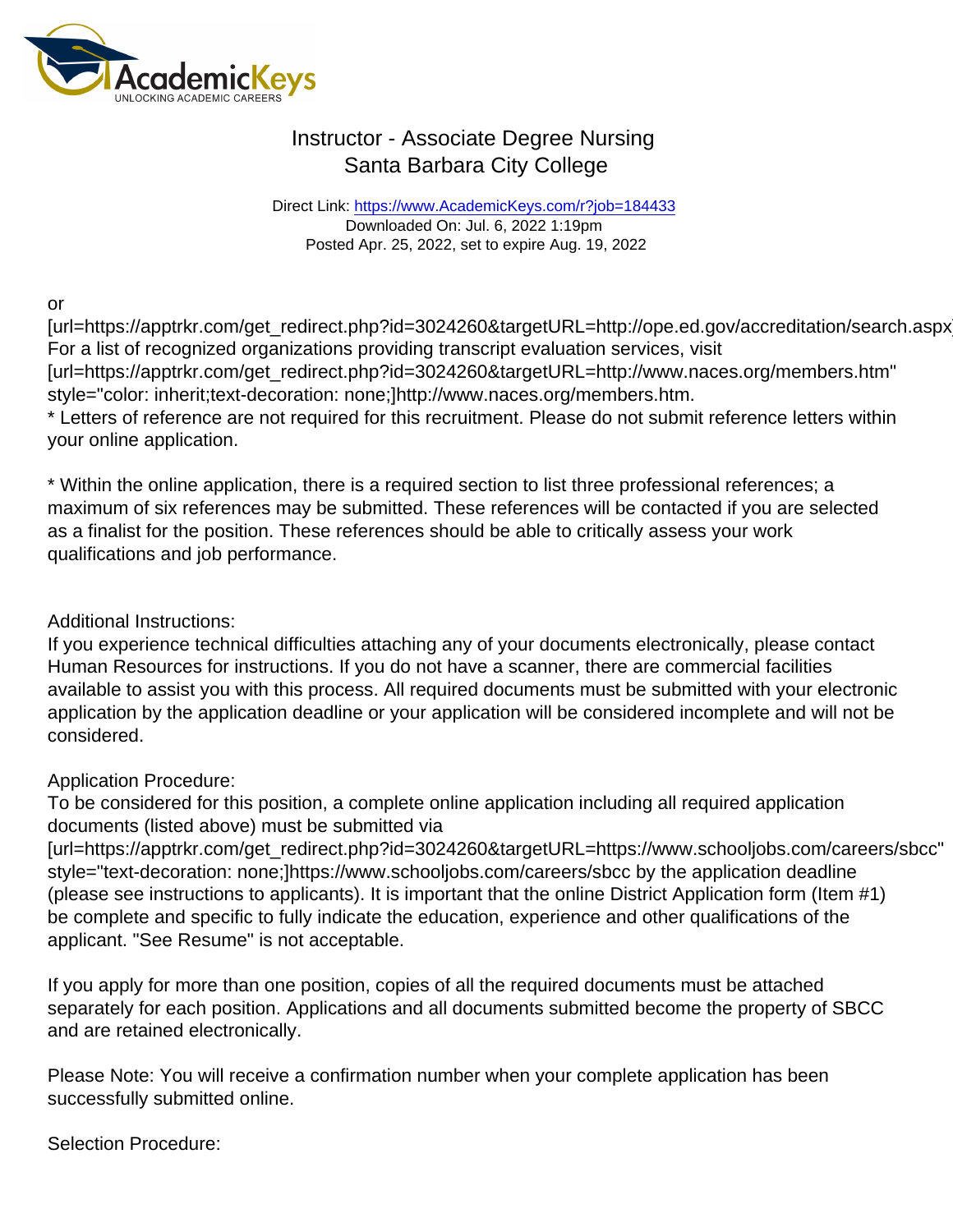Direct Link: <https://www.AcademicKeys.com/r?job=184433> Downloaded On: Jul. 6, 2022 1:19pm Posted Apr. 25, 2022, set to expire Aug. 19, 2022

The selection committee, who will recommend candidates for personal interviews at SBCC, will initially review online applications. A teaching demonstration will be required for selected applicants. After the initial interviews have been conducted, the committee will recommend the top candidates to the Superintendent/President for a final interview. The successful candidate's name will then be presented to the Board of Trustees for final approval and authorization to hire. Candidates will participate primarily in remote interviews and in some instances final interviews may be conducted in person while observing all health and safety protocols as approved by the Santa Barbara County Health Department.

Please Note: Santa Barbara City College regrets that applicants cannot be reimbursed for expenses related to the application or interview process, including travel expenses.

Accommodation for Applicants with Disabilities:

If you are selected for an interview and need special services or facilities to participate in the interview, please contact Human Resources. Reasonable accommodation will be provided for applicants with disabilities who self-disclose.

General Requirements to be submitted Upon Offer of Employment:

\* Satisfactory fingerprint report and a completed tuberculosis risk assessment.

\* Documentation verifying identity and United States citizenship or authorization that you have the right to work in the United States permanently and do not now or in the future require sponsorship by Santa Barbara City College or other hiring institutions.

\* Official transcripts conferring college degrees indicated on the employment application.

To apply, visit [url=https://apptrkr.com/3024260]https://www.schooljobs.com/careers/sbcc/jobs/3516655/instructorassociate-degree-nursing

Contact Information

Please reference Academickeys in your cover letter when applying for or inquiring about this job announcement.

**Contact** 

Associate Degree Nursing